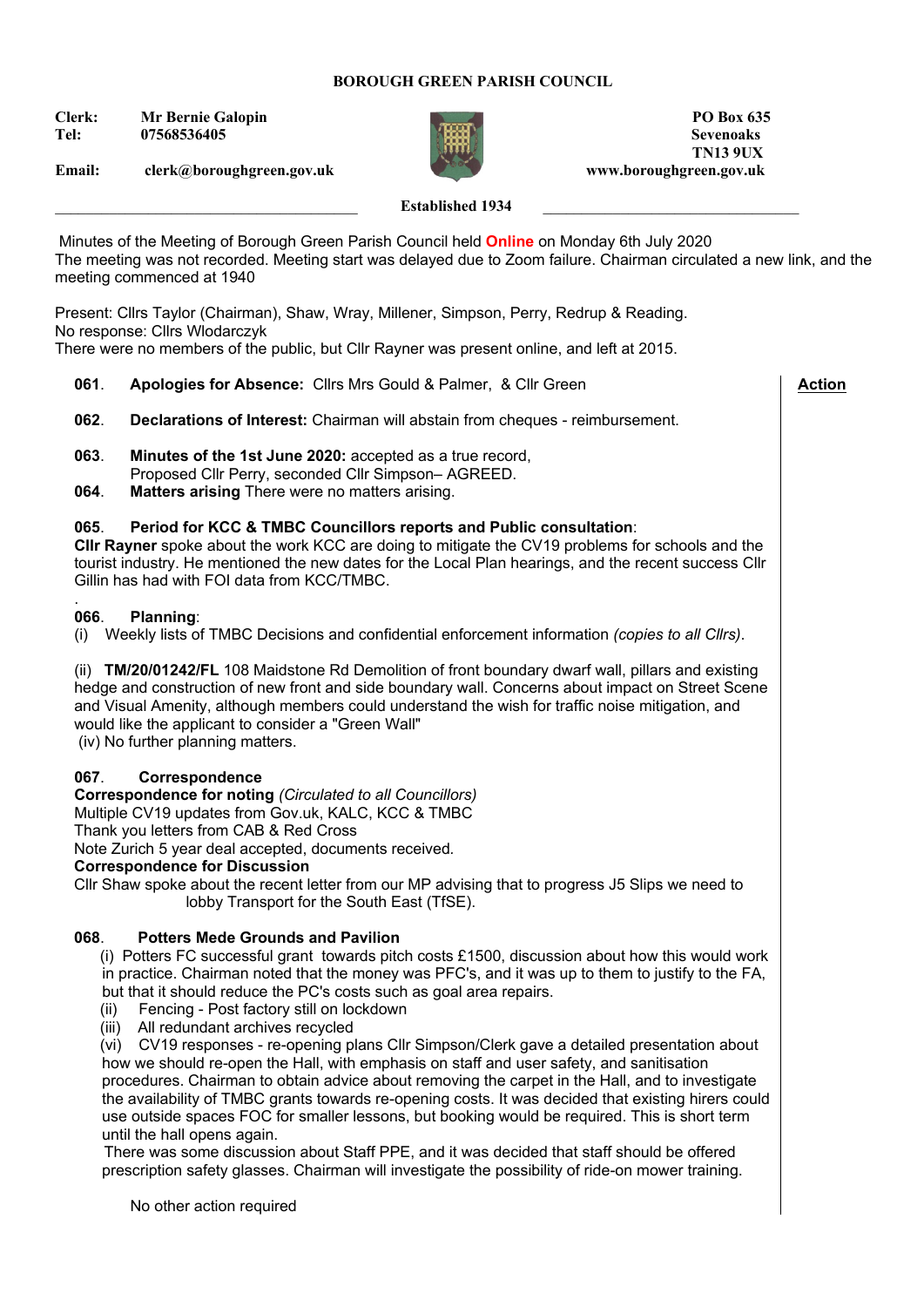# **069**. **Recreation Ground**

- (i) Damage to Multicourt barriers, purchase of steel, Repair complete
- (ii) Repair of public toilet lock; sourcing new lock

 (iii) Water supply agreement with Bowls Club. £700 to clear 2018/2019 account. Groundsman will now report water meter reading monthly to Clerk for invoicing, Chairman to investigate installation of a sub-meter to the bowls club.

 (iv) Responding to Gov/TMBC advice - kids play area re-opened - some swings locked, clear warning signs advising that sanitisation is a parental responsibility

# (vii) No other action required

# **070 Village Enhancements**

- No Update on Isles Quarry East land transfer.
- (ii) Gateway progress & quote, hedging South A25 Hedging cut back and space dug for Gateway Fence. Recommend 2/3 day hire of digger from Willsher Plant at £240 inc del + vat to improve pedestrian safety - AGREED
- (iii) Hanging baskets all new brackets all installed and baskets changed to summer
- (vi) No action required

# **071**. **Financial Matters**

- (i) **2018/19** To agree the notes to the 2018/19 AGAR by PKF Littlejohn Auditors (see Appendix 1 below)
- Due to the long term illness of the RFO, and lack of the required data :-
- (1) The data required to produce the AGAR was not available before July 2019.
- (2) The data was not available to allow the AGAR to be signed until 24 Sept , after the Sept 2019 deadline
- The public consultation was therefore delayed until 30 September until 8th November. (3) As above
- (4) The variances could not be published due to the data not being available

# **071a** (i) **2019/20** To agree updated Asset Register - AGREED

- (ii) To approve Annual Governance Statement 2019/20 sign off by Chair & Clerk AGREED
- (iii) To approve the Accounting Statement for 31<sup>st</sup> March 2020 prior to sign-off by Chairman - AGREED
- (iv) To agree Exercise of Public Rights consultation period for above post the notice on the  $8<sup>th</sup>$ July with the notice period commencing on Monday 13<sup>th</sup> July.- AGREED
- (v) To formally transfer post of Responsible Financial Officer and Proper Officer from the Chair to the Clerk - AGREED
- (ix) Natwest online banking failures Clerk noted £150 compensation to PC, and £50 each staff member for late salary payments
- (x) L.Cox has carried out a VAT reclaim, £3689.70

# *APPENDIX 1 Extract AGAR report 2018/19 PKF Littlejohn Auditors*

*( Borough Green Parish Council is the "smaller authority" noted)*

*(1) The smaller authority failed to approve the AGAR in time to publish it before 1 July 2019, the date required by the Accounts and Audit Regulations 2015, and did not disclose this by answering 'No' to Section 1, Box 1.* 

*(2) The smaller authority failed to publish the final signed AGAR by 30 September 2019, the date required by the Accounts and Audit Regulations 2015. This is as a result of the smaller authority setting a period for the exercise of public rights that finished on 8 November 2019 meaning that the appointed auditor had to wait until after that date before the review could be completed.* 

*Other matters not affecting our opinion which we draw to the attention of the authority:* 

*(3) We note that the smaller authority did not comply with Regulation 15 of the Accounts and Audit Regulations 2015 as it failed to make proper provision during the year 2019/20 for the exercise of public rights, since the period for the exercise of public rights did not include the first 10 working days of July. As a result, the smaller authority must answer 'No' to Assertion 4 of the Annual Governance /cont*



 $\overline{\phantom{a}}$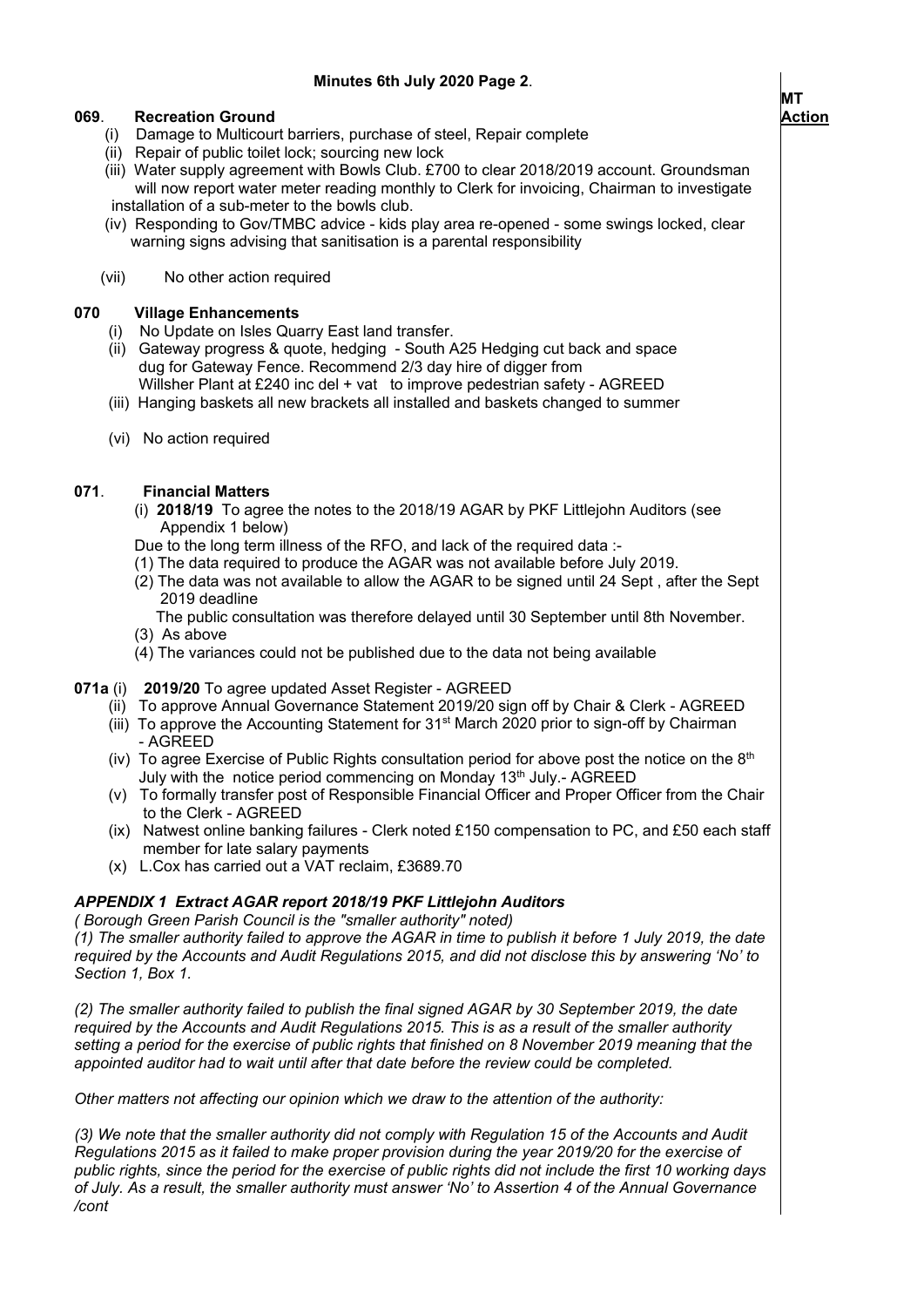### **Minutes 6th July 2020 Page 3**

*Cont/ Statement for 2019/20 and ensure that it makes proper provision for the exercise of public rights during 2020/21.* 

*(4) The smaller authority has not provided an adequate explanation for the variance between the prior and current year values in Boxes 3 and 6 of Section 2.*

# **072**. **T&MBC Local Plan**

- (i) FOIs to TMBC re traffic successful Les Henry Associates preparing new assessment
- (ii) Dates for Public Examination Provisional
	- Week 1: Tuesday 6<sup>th</sup> October Thursday 8<sup>th</sup> October 2020
	- Week 2: Tuesday 3<sup>rd</sup> November Thursday 5<sup>th</sup> November 2020
	- Week 3: Tuesday 10 and Wednesday 11<sup>th</sup> November 2020

# **073 Highways and Streetlighting**

- (i) To note UKPN Road Closure Failures, letters to UKPN and KCC
- (ii) To note response from Eon re LED discount on Parish Lighting
- (iii) To ratify cost of streetlighting survey £760, discounted to zero if we agree contract
- (iv) Annual lighting contract with Ken Bonner's Streetlighting AGREED
- (v) Christmas Lights festival Road Closure Order held open.

No further action required

# **074 Sandpits Quarries and Landfills**

(i) BG Landfill - Vehicle increase 180 -240 HGVs per day approved. - (see also Part 2)

# **075 Website Accessibility & GDPR**

- (i) No report
- **076**. **BMPOS**
	- (i) No Report

# **077 Written reports:** None

**078** .**Cheques for Signature:** To approve payments as listed and circulated to all Cllrs.

**Online Payments**: None

| chq  | Salary Cheques paid 28 June 2020                     | Approved |
|------|------------------------------------------------------|----------|
| 4356 | These payments are confidential and will be noted as | & Signed |
| 4357 | "Staff £3460.33" in the public minutes               | S Gould  |
| 4358 | Prior approval for wages 28/7/2020                   | M Taylor |
|      |                                                      |          |

| chq  | <b>Current for payment</b>                        | Cheques      |
|------|---------------------------------------------------|--------------|
| 4359 | £1288.81 HMRC June/July                           | for approval |
| 4360 | £ 917.48 KCC Pensions                             | and          |
| 4361 | £ 64.42 Kent Ali Mar & May                        | signature    |
| 4362 | £ 527.77 Godfrey's {£167.41 SP mower inv 163315   | S Gould      |
|      | {£360.36 Ride on inv 164729                       | M Taylor     |
| 4363 | £3282.85 Wrotham PC Legal costs local plan        |              |
| 4364 | £ 225.00 Eileen Rose refund re PM Booking 19 July |              |
| 4365 | £975.00 L Cox Accounts & Training in05202001      |              |
| 4366 | £ 22.50 Green Thumb Wr Mem grass                  |              |
| 4367 | £462.00 Streetlights repair Ascot                 |              |
| 4368 | £ 200.50 FM Taylor Steel, post, door handle SM/SG |              |
| 4369 | £ 168.91 R Springett Cleaning products            |              |
| 4370 | £ 107.93 B Glew Paint caps                        |              |
| 4371 | £240.00 Deposit Willsher Plant digger hire        |              |
| 4372 | £50 B Galopin                                     |              |
| 4373 | £50 R Springett                                   |              |
| 4374 | £50 B Glew                                        |              |
| 4375 | £198.99 WPC Skatepark Maint late addition         |              |
| 4376 | £1506.77 KALC Subscription late addition          |              |